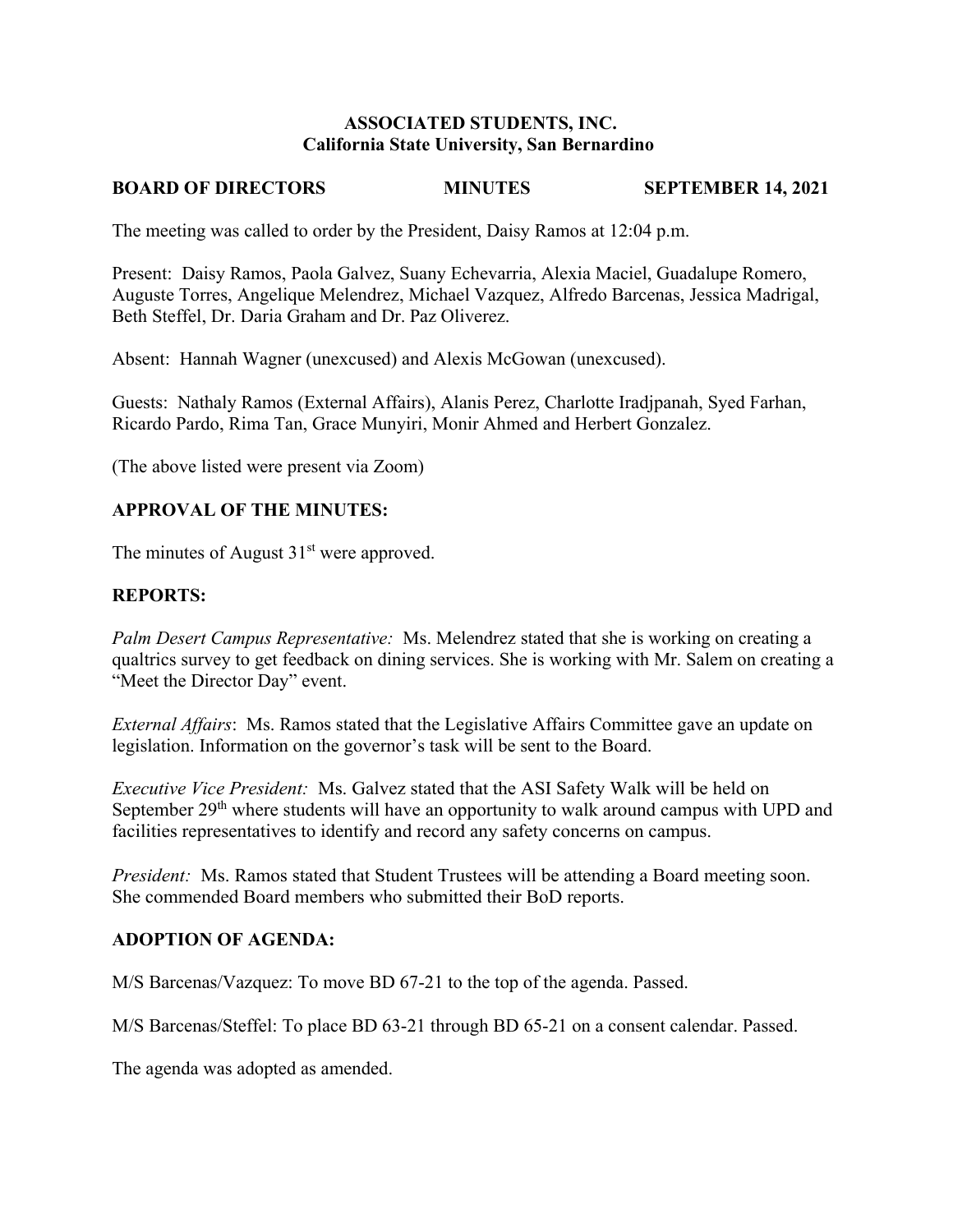#### *Minutes*

# **OPEN FORUM:**

Charlotte Iradjipanah shared her transportation experience at CSUSB. This academic year, bus rides are free with a Coyote ID. She thanked Dr. Freer and the Department of Parking and Transportation Services.

Grace Munyiri stated that all agencies that corporate with the campus are free to students. She encouraged the Board to let students know that they can ride the bus for free with their Coyote ID.

#### **NEW BUSINESS:**

### **BD 67-21 M/S Barcenas/Madrigal: Approval of the 2020-21 audit and financial statements.**

Mr. Barcenas deferred to Mr. Pardo and Mr. Farhan.

Mr. Farhan stated that the audit was done in the frame of one month. Auditing standards require auditors to start with risk assessment after which the area of internal controls are reviewed. A walk-thru is performed to address the risk of potential management override of those controls. Once accounts are finalized and closed, CLA proceeds with their substantial work which focuses on verifying that the financial statements are presented fairly.

Mr. Pardo gave a presentation on the audit and financial statements. There were no findings.

Mr. Barcenas thanked the auditors for their presentation.

Discussion ensued.

Discussion closed

A roll call vote was conducted as follows: In Favor: Steffel, Madrigal, Oliverez, Maciel, Romero, Torres, Vazquez, Barcenas, and Melendrez. Opposed: None Abstentions: Graham. Passed (9/0/1).

### **BD 61-21 M/S Vazquez/Romero: Appointment of Savreen Kaur as the International representative to the ASI Board of Directors.**

Mr. Vazquez, Ms. Romero and Mr. Torres spoke in favor of Ms. Kaur.

A roll call vote was conducted as follows: In Favor: Maciel, Ramos, Romero, Steffel, Torres, Vazquez, Melendrez, Barcenas, Madrigal, Graham and Oliverez.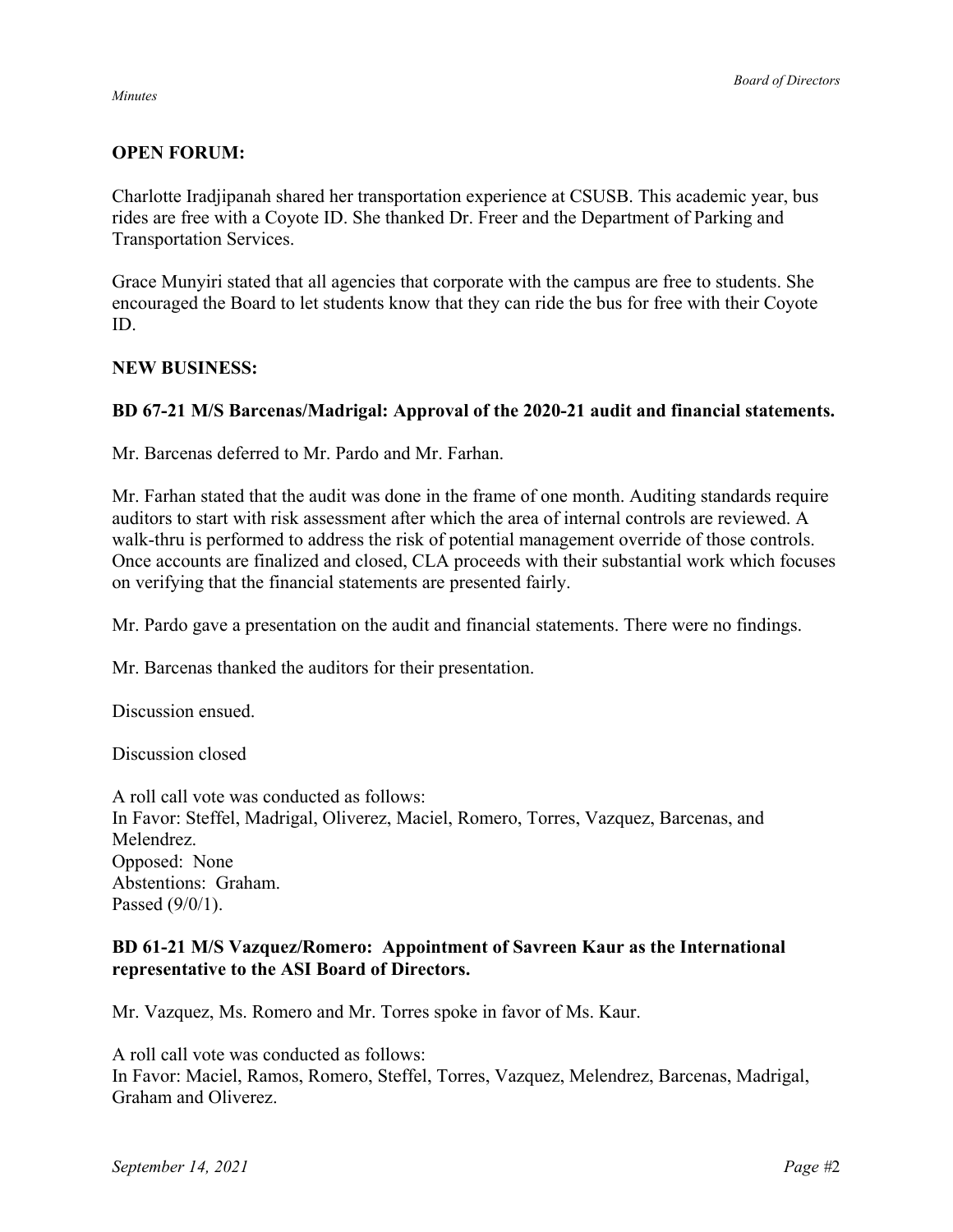*Minutes*

Opposed: None. Abstentions: None. Passed (11/0/0).

## **BD 62-21 M/S Romero/Vazquez: Appointment of Carlene Luna as the Athletics representative to the ASI Board of Directors.**

Ms. Romero and Dr. Oliverez spoke in favor of Ms. Luna.

A roll call vote was conducted as follows: In Favor: Ramos, Steffel, Romero, Torres, Vazquez, Melendrez, Barcenas, Madrigal, Graham and Oliverez. Opposed: None. Abstentions: None. Passed (10/0/0).

## **BD 66-21 M/S Barcenas/Vazquez: Approval of the Human Resources Agreement between Associated Students Inc. and the Santos Manuel Student Union.**

Mr. Barcenas stated that the purpose of this agreement is to set forth the terms and conditions under which the SMSU may operate as Human Resources for the ASI. In entering this agreement, ASI finds that certain functions under the scope of human resources which are important to the mission of ASI are more effectively accomplished by the services of the SMSU rather than the current operational function. He gave a brief presentation on the Human Resources Agreement.

Discussion ensued.

Discussion closed.

A roll call vote was conducted as follows: In Favor: Ramos, Romero, Steffel, Torres, Vazquez, Melendrez, Barcenas, Madrigal, Graham and Oliverez. Opposed: None. Abstentions: None. Passed (10/0/0).

M/S Barcenas/Melendrez: To open the following consent calendar:

**BD 63-21 Appointment of Elizabeth Cornejo as the corporate representative to the ASI Personnel Committee.** 

**BD 64-21 Appointment of Roman Salem as the PDC Programs Manager to the ASI Palm Desert Campus Advisory Committee.**

**BD 65-21 Appointment of Christina Zimmerman as the corporate representative to the ASI**